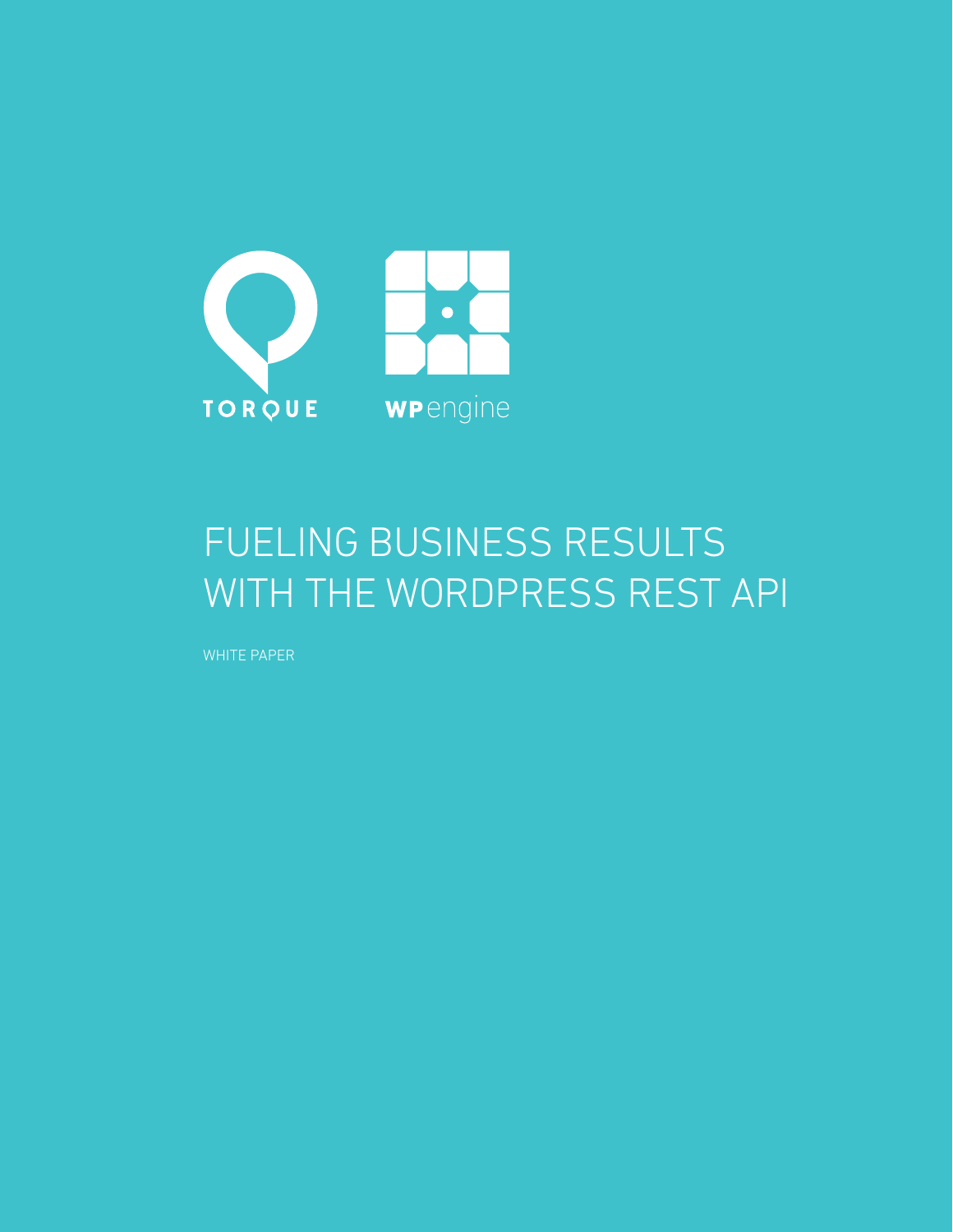

*For the uninitiated, the WordPress REST API completely decouples the WordPress core software from the frontend, allowing users to leverage the WordPress backend to power non-WordPress software and applications. This opens up endless opportunities for developers to build custom apps and integrated systems using WordPress.* 

*The REST API's journey into core hasn't been easy, and it's still working its way to full inclusion. The scaffolding is already integrated in the core software, but there is a debate around whether the existing endpoints are ready to be merged.*

*The WP REST API team believes the endpoints are good enough to be merged with core, as it makes it easier for WordPress to communicate with and integrate with other platforms, while WordPress co-founder Matt Mullenweg and other contributors have said that integrating the REST API in its existing state would be premature.* 

*Despite the delay, there's an increasing number of innovative use cases for the API, and it's been proven to drive real business outcomes for companies of all sizes, some of which are household names.*

*This white paper takes an inside look at some of the most creative implementations of the REST API so far.* 

#### **The New York Times Live Coverage**

NYT is one of the early adopters of the REST API and has been leveraging it for more than a year.

At WordCamp US, The New York Times' developer [Scott Taylor](https://twitter.com/wonderboymusic) discussed how The Times uses the WP REST API in production as "the de facto Breaking News platform."

They use the WP REST API to power Live Coverage through the API's interaction with WordPress, Backbone.js, and React.js. The API facilitates communication between a custom editor created with Backbone.js and the WordPress backend. After which, the content is displayed through a React-based application on the frontend.

#### **Wired.com's Slack-Powered Live Blog**

In an [interview](https://www.youtube.com/watch?v=NhIJ8oq9lkk&list=PLbLnaL8bXQ8dD_s9BAjkoJc-p6f-VbwXa&index=2) with Torque Mag, Wired.com's [Jake Spurlock](https://twitter.com/whyisjake) explained how Wired leverages the REST API internally.

"We're using the REST API to power internal things. We use it for testing and different publishing methods," Spurlock said.

One example of this is a Slack-powered live blog, where the REST API will be used in conjunction with WordPress to power this for users. Through this implementation, the WP REST API would allow WordPress and Slack to interact with each other.

 "We're going to have a Slack-powered live blog… everything typed in Slack will be published live on Wired.com," he said.

#### **Fnugg.no Displays Real-Time Information About Skiing Conditions**

[Fnugg.no](http://www.fnugg.no/) provides real-time information about skiing conditions for all 208 ski resorts in Norway by leveraging the REST API to integrate other systems into WordPress.

Built by [Making Waves](http://www.makingwaves.com/) and powered by [WP Engine'](https://www.wpengine.com/)s managed WordPress platform, Fnugg.no uses a combination of the REST API and the Google Maps directions API to calculate the distance between users and resorts and between the resorts themselves. Similarly, the service is also integrated with a third-party weather API to display weather conditions.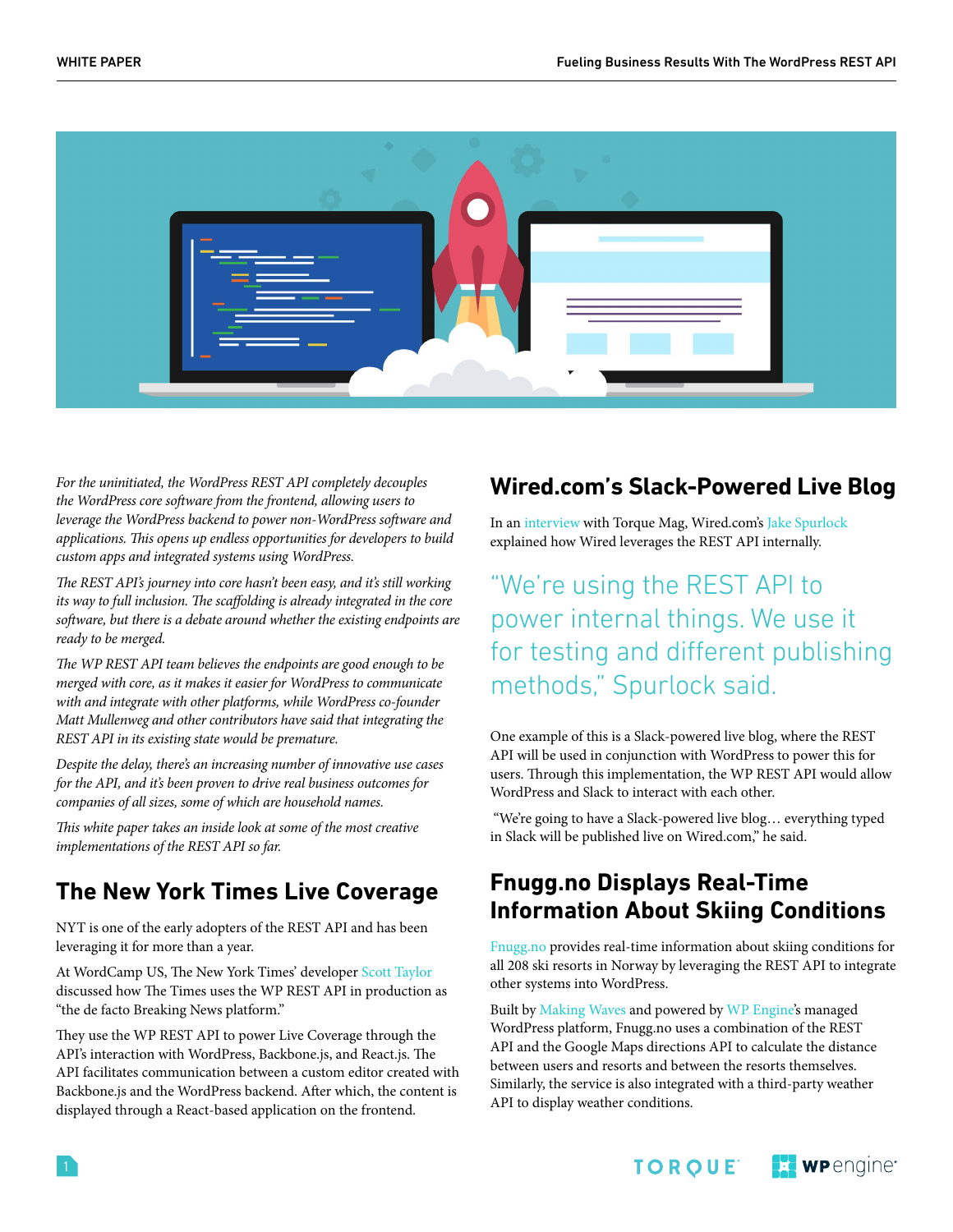The WordPress REST API facilitates these integrations and allows the resorts to enter their content and their data on a WordPress backend, which is then displayed beautifully for skiers on the frontend.

## **Microsoft Dynamics AX**

Microsoft Dynamics, in collaboration with WordPress agency [WebDevStudios,](https://webdevstudios.com/) leverages the REST API as an interface for displaying WordPress content inside its application.



People from all over the world can create content in WordPress, which is subsequently filtered through the REST API and then translated, managed, and displayed within Microsoft Dynamics.

#### **Nomadbase**

[Nomadbase](https://nomadbase.io/) from [Human Made](https://hmn.md/) is a tool that shows real-time location updates using your social media accounts. It uses an entirely JavaScript frontend that talks to WordPress on the backend.



When you register and store something on Nomadbase it all goes into the WordPress database, which is then displayed inside the application.

#### **StoryCorps**

StoryCorps worked with agency [10up](https://10up.com/) to create [StoryCorps.me](https://storycorps.me/), a downloadable application to easily interview, record, and share stories with the world directly from your mobile phones.

It uses the WP REST API to allow the website frontend and iOS and Android applications to talk to each other. All content recorded in the phone is subsequently synced from the app to the WordPress backend via the REST API, which allows users to access stories uploaded in the app on the account on the website.

StoryCorps.me illustrates the scalability of the REST API and WordPress, as the application was featured on the homepage of Google last Thanksgiving.

"So for those who are wondering if the REST API and WordPress can scale, only high enough to be linked from the homepage of Google," Mullenweg said during last year's State of the Word.

## **Calypso**

[Calypso,](https://developer.wordpress.com/calypso/) the new WordPress.com, uses a custom REST API to facilitate communication between multiple WordPress sites, meaning you can easily manage several WordPress sites from one dashboard.

Calypso's implementation of the REST API allows it to leverage the WordPress core software on the backend to power a 100 percent React.js frontend. This creates a more scalable technology, where the WordPress core software powers a more dynamic frontend.

## **The New Guggenheim.org**

The Guggenheim in April relaunched Guggenheim.org with a fresh design powered by a new CMS. WordPress was the obvious choice for several reasons, [according to Laura Kleger](https://www.guggenheim.org/blogs/checklist/meet-the-new-guggenheim-org), who oversees the foundation's online projects.

"We chose WordPress for a few reasons—among them, the broad pool of developer resources, the excellence of the content administration interface, the rapid update release cycle, the ease of extending functionality, and the CMS's deep taxonomy," she said.

> **E:** wpengine<sup>®</sup> TOROUE<sup>®</sup>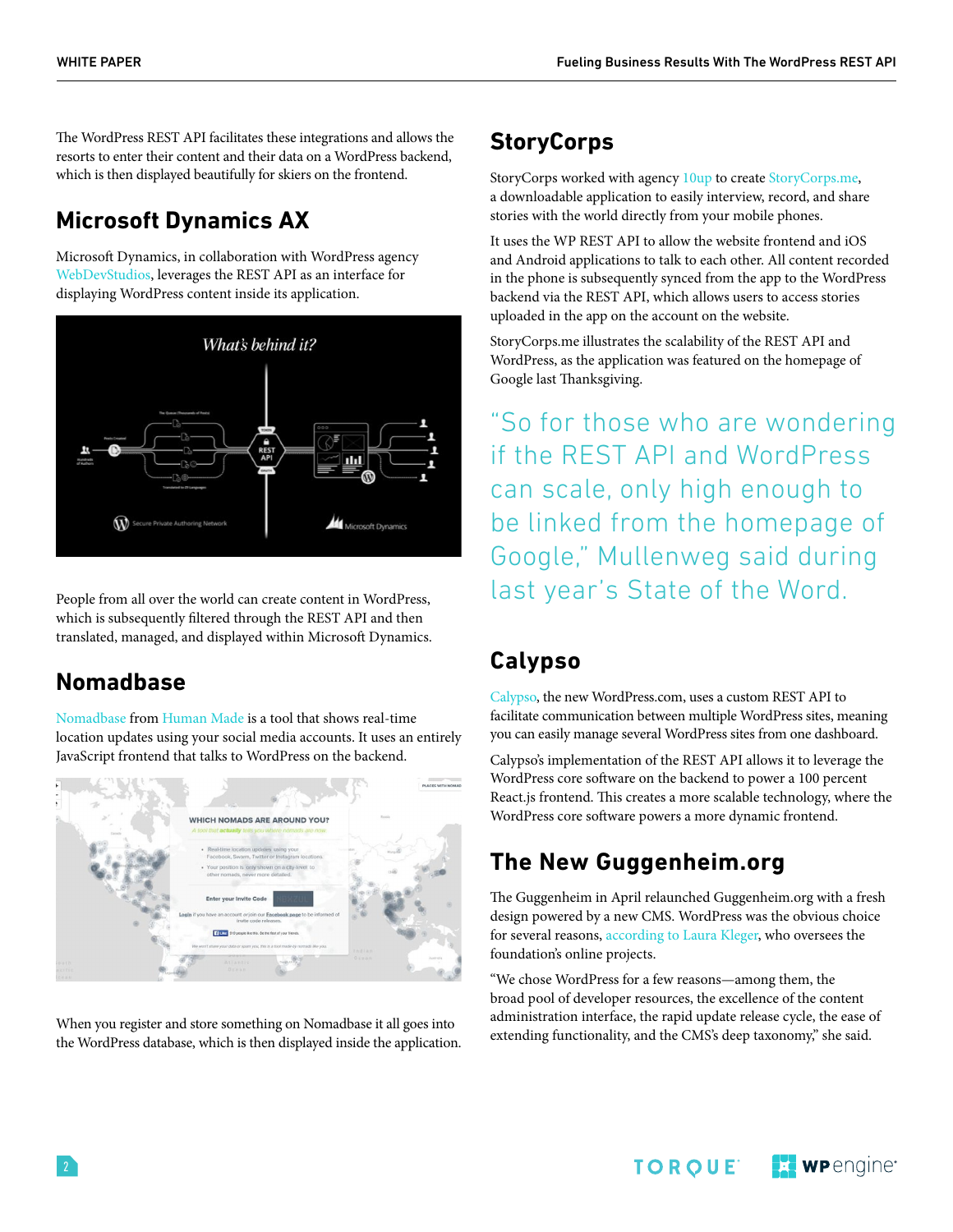To meet the website's advanced needs, the Guggenheim.org's development vendor, [Alley Interactive](https://www.alleyinteractive.com/), recommended a headless implementation of WordPress that leverages the WP REST API to allow the WordPress software to serve content on the backend to a AngularJS-built frontend.

"As noted by [others](http://alistapart.com/column/nearly-headless-cms), this approach is superior to the standard WordPress templating approach for achieving some of the more exciting possibilities in user experience today." Kleger said.

#### **Conclusion**

These are just a few examples of how the WordPress REST API is fueling adoption of WordPress and creating noteworthy business outcomes.

Allowing the core software to be used on the backend to power a non-WordPress frontend creates a more dynamic and scalable experience. As illustrated in this white paper, many WordPress development agencies such as Alley Interactive, WebDevStudios, and 10up are experiencing great success with the API.

As the debate about the REST API's inclusion into core continues, there are sure to be more innovative implementations and integrations as the REST API shapes the future of WordPress.

Want to learn more about the WordPress REST API? Download our ebook, [The Ultimate Guide to the WordPress REST API](http://hs.wpengine.com/torque-wordpress-rest-api-ebook-torque?utm_source=hubspot&utm_medium=torque&utm_campaign=701d0000001O1Jr&utm_term=torque-promotion&utm_content=wp-api-ebook). Or, if you're just getting started with the API, check out our white paper, The [WordPress REST API: An Untechnical Guide for Non-Developers](http://torquemag.io/2015/11/an-untechnical-guide-to-the-wp-rest-api-a-free-white-paper-for-non-developers/).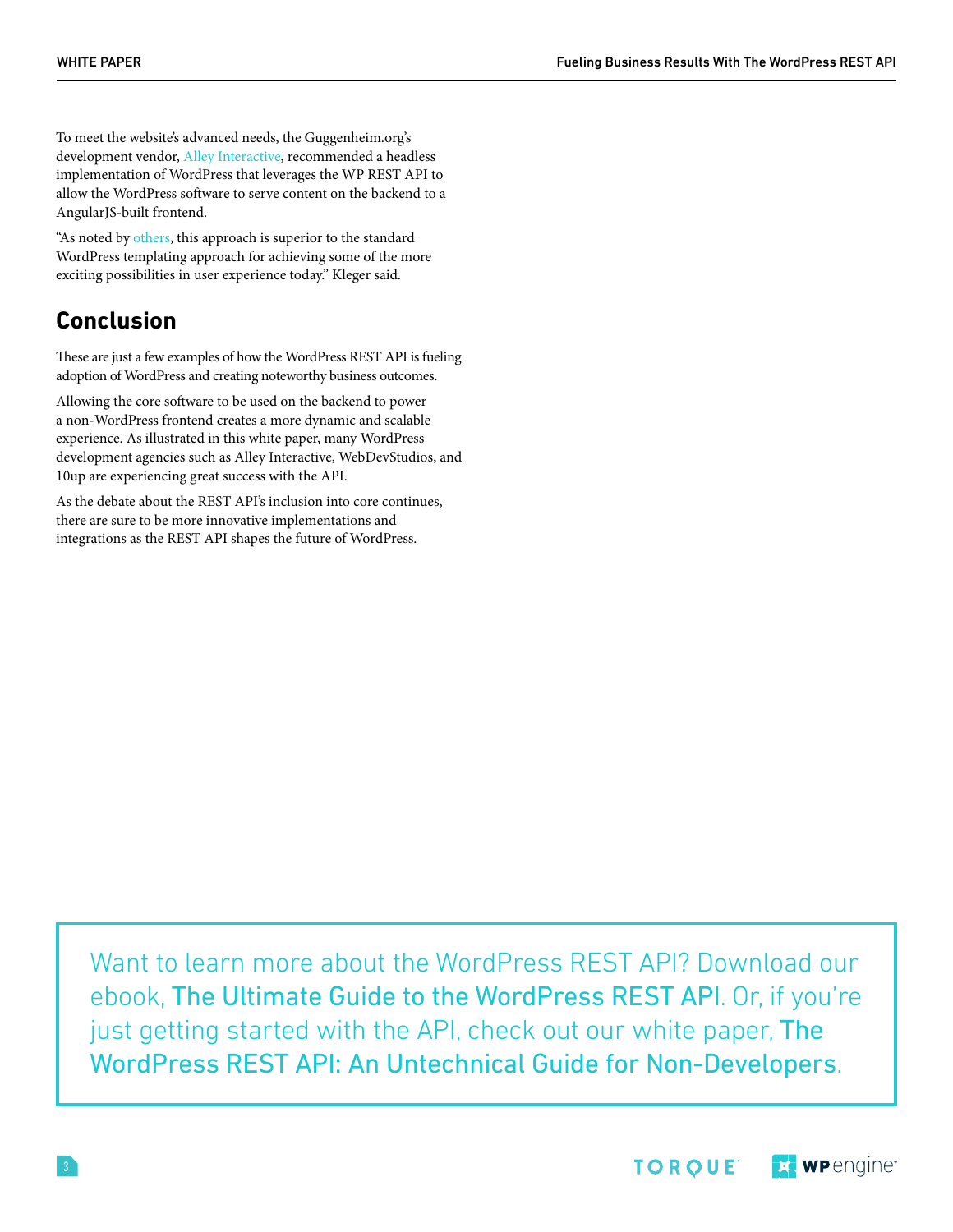# TORQUE THE WORDPRESS NEWSCORE

#### **About Torque**

*Torque is a news site featuring all things WordPress. We are dedicated to informing new and advanced WordPress professionals, users, and enthusiasts about the industry. Torque focuses primarily on WordPress News, Business, and Development, but also covers topics relating to open source and breakthrough technology. Torque made its debut in July 2013, at WordCamp San Francisco, and has since produced valuable content that reflects the evolution of WordPress, both as a platform and a community. Torque is a WP Engine publication, though maintains complete editorial independence. [torquemag.io](http://torquemag.io)*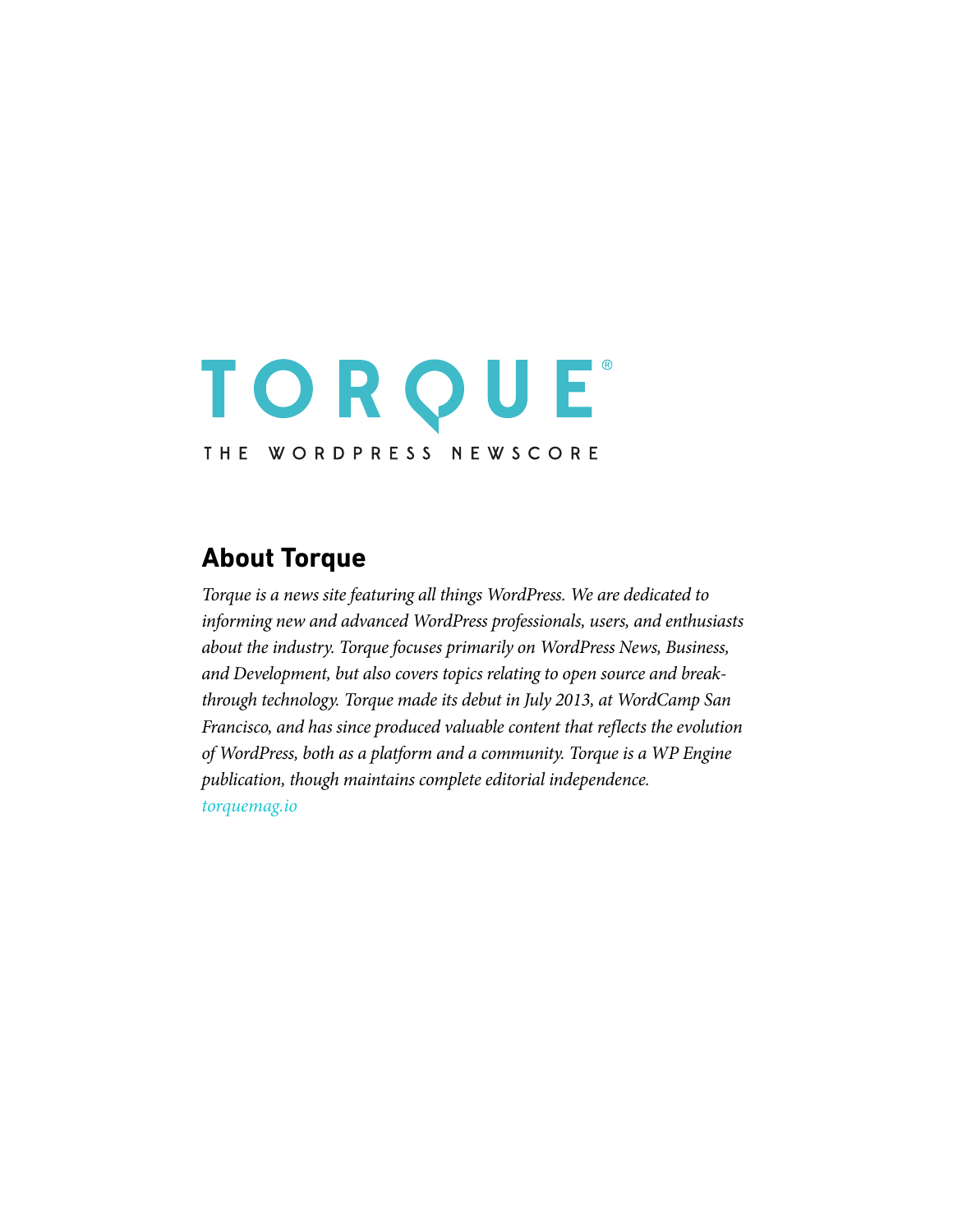

### **About WP Engine**

*WP Engine powers amazing digital experiences for websites and applications built on WordPress. The company's premium managed hosting platform provides the performance, reliability and security required by the biggest brands in the world, while remaining affordable and intuitive enough for smaller businesses and individuals. Companies of all sizes rely on WP Engine's award-winning customer service team to quickly solve technical problems and create a world-class customer experience. Founded in 2010, WP Engine is headquartered in Austin, Texas and has offices in San Francisco, California, San Antonio, Texas, and London, England. [www.wpengine.com](https://wpengine.com/)*